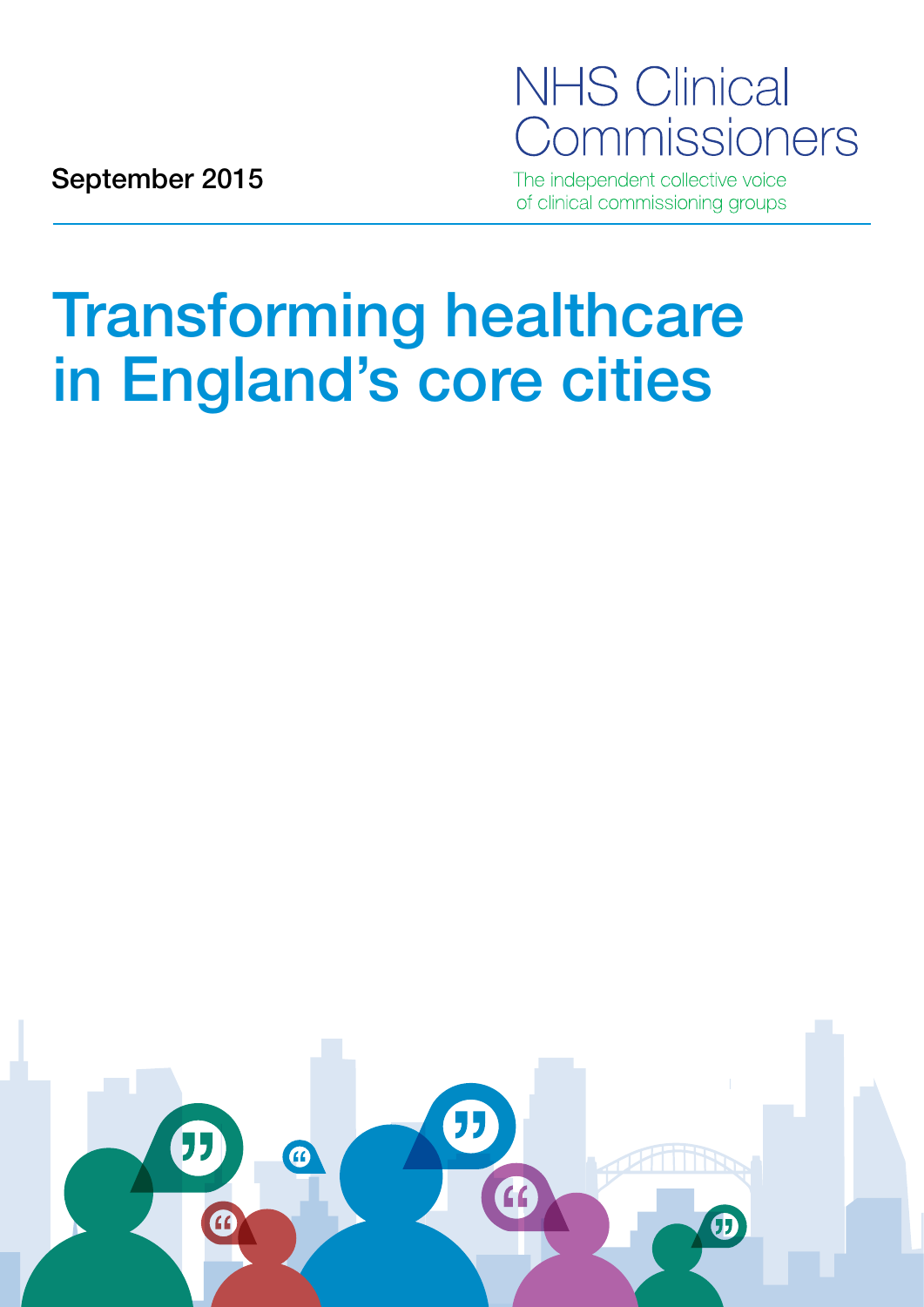### Foreword

Health inequalities, integrating care more effectively, ensuring parity of esteem for mental health: the issues that keep commissioners in England's core cities up at night will be familiar to colleagues across the country.

What is unique, however, is the scale of the challenges being faced in these highly complex urban environments. Just take equity of care: in Bristol, early death rates from cancer, heart disease and stroke are above the average for England; in Liverpool, there is a difference of male life expectancy of over ten years in different parts of the city; in Newcastle, levels of child poverty were almost 10 per cent above the national average in 2011.

Through a series of case studies, this report explains how core cities commissioners are addressing such challenges. It is grouped around four key themes:

- equitable care
- partnership working
- improving wellbeing
- changing healthcare.

Projects highlighted include:

- an innovative, large-scale social prescribing programme in Newcastle
- the pooling of health and social care budgets in Sheffield
- a scheme which ensures all patients in Birmingham receive the same standards and services from their GP – regardless of which practice they attend
- the strong partnership working in Manchester which is laying the foundations for devolution.

Together, these and other case studies show how clinicallyled commissioning is driving constant improvements in care. However, they also highlight how commissioners in our core cities – complex environments with acute needs – are sometimes stymied by unhelpful central intervention. It suggests changes which could accelerate existing work, and make further improvements possible.

#### Dr Amanda Doyle OBE

GP and Chief Clinical Officer, NHS Blackpool Clinical Commissioning Group Co-chair of NHS Clinical Commissioners

#### Dr Steve Kell OBE

GP and Chair, NHS Bassetlaw Clinical Commissioning Group Co-chair of NHS Clinical Commissioners

## Introduction

As chair of NHS Clinical Commissioners' Core Cities Network, I regularly hear about the excellent work being done by the healthcare commissioners in eight of England's largest cities outside of London. It is a real pleasure to introduce a report which will share that work with a much larger audience.

The report demonstrates how commissioners in Nottingham, Leeds, Sheffield, Bristol, Newcastle, Birmingham, Liverpool and Manchester are addressing profound health challenges. It also highlights how clinically-led commissioning is making it possible to deliver healthcare focused on the needs of specific populations. And it shows that, in many instances, the core cities are at the forefront of the transformational change demanded by the Five Year Forward View.

We hope that these examples will prove inspiring to our colleagues in other parts of the country, and that there is good practice here which they may be able to adopt.

We also hope, however, that this report serves to highlight the differences between core cities and other areas. Commissioners in metropolitan areas do face incredibly complex environments, and we believe that there are actions national bodies could take to help us in navigating these. This report highlights some of those.

CCGs are all aiming to deliver excellent care for their very distinct populations. These pages describe how we are already doing that in the core cities – and how we could be supported to do even more.

#### Dr Tim Moorhead

Chair, NHS Clinical Commissioners' Core Cities Network, and NHS Sheffield CCG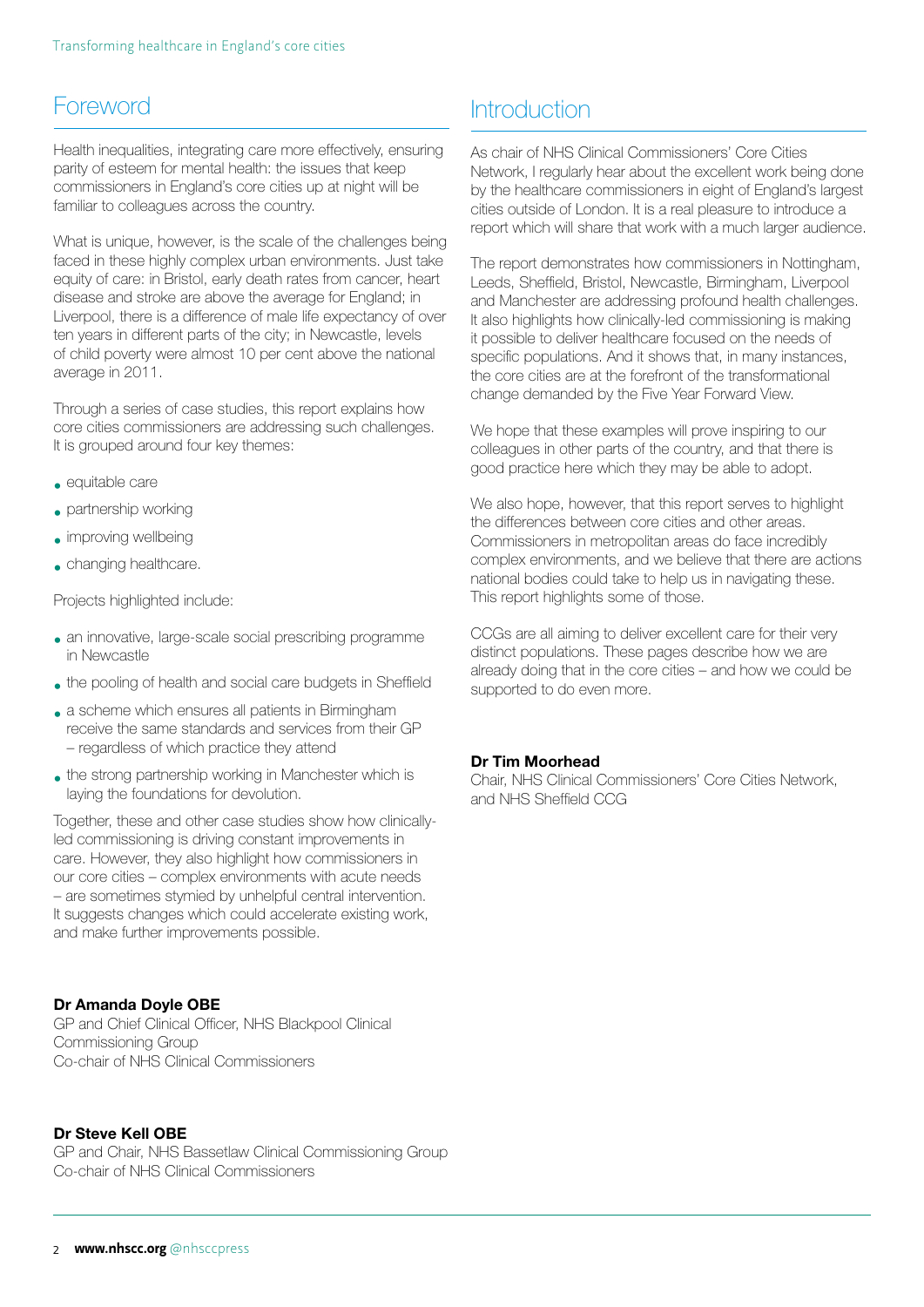## Equitable care: Delivering high-quality care to all

#### Reducing inequalities and meeting the needs of specific communities: Liverpool, Bristol and Leeds

"When we came into being as a CCG, we were absolutely clear that we weren't just going to be a good operational commissioner – we wanted to use the resources that we were responsible for to engineer real change in the system." So says Katherine Sheerin, chief officer of Liverpool CCG. One of the main priorities: addressing health inequalities.

"If you compare the city to the rest of the country, we're worst or second worst nearly always. But even within the city itself, there are phenomenal health inequalities – so three times more likely to die of cancer in one ward than another ward; a difference of male life expectancy of over ten years in different parts of the city. As a CCG, we wanted to absolutely face these challenges head on," she explains.

The outcome is the Healthy Liverpool programme, an overarching initiative to improve the health outcomes of people in the city. Led by the CCG but in partnership with the local authority, local providers and NHS England, it seeks to create first-class services that are clinically and financially sustainable. It will incorporate changes to hospital services, urgent care and community services – the last will be centred on 18 health and social care team based on neighbourhoods.

Each stream of the programme has a clinical lead drawn from the membership of the CCG's governing body, which Ms Sheerin feels is crucial. "They see patients day in and day out, so they've got a credibility that managers don't have. Most of our GPs, and probably all of the GPs on our governing body, have lived and worked in their community for a long time, so that gives them credibility."

It also gives them knowledge of the specific needs of local people. In Bristol, for instance, a special clinic has been set up to care for women who have undergone female genital mutilation (FGM). The Rose Clinic is based in a GP surgery in inner Bristol, home to many women from FGM-affected communities.

"The service started in October 2013, and it came about as we had a lot of feedback about the lack of services to support women, because FGM is quite a taboo subject and so many felt uncomfortable going out into secondary care," reports Vicky Ledbury, community and partnerships commissioner for Bristol CCG. "The did-not-attend rates in secondary care were higher than they were for other services. So our clinic is in a GP surgery, and closer to the women."

Ms Ledbury says that involving the communities served by the clinic has been crucial to its success. "We have quarterly performance meetings with the service, and those include a representative from FGM-affected communities. She's really

important to us, and we work really, really closely with her – she's our link to those communities, to ensure that what we're doing still meets the needs of the people who want to use the service."

Understanding the specific needs of specific groups has also been important to a health initiative in Leeds. A city-wide bowel screening programme launched last year, with a view to increasing the early identification of the second biggest cause of cancer deaths.

There has been a particular focus on the south and east of the city, where there are more people with bowel cancer than the UK average and fewer people taking up the free screening offered to all 60–74-year-olds every two years. Community health educators have been identified to speak to harder-to-reach groups, including black and minority ethnic communities.

"We know there are a wide range of reasons people avoid taking the test, so we have taken different approaches to meet those challenges. For many, they're fairly straightforward concerns around how the test works and whether it will be difficult or uncomfortable," reports Martin Earnshaw, community manager at Leeds South and East CCG.

"It's crucial, therefore, that we work closely with partners in Leeds to speak to people directly, find out what the barriers are and how we can help them to overcome those barriers. Whether that be our community health educators working with harder-to-reach groups in the community, or our practice champions who work with GP practices to encourage their patients to take the test."



"Led by the CCG but in partnership with the local authority, local providers and NHS England, the Healthy Liverpool programme seeks to create first-class services that are clinically and financially sustainable"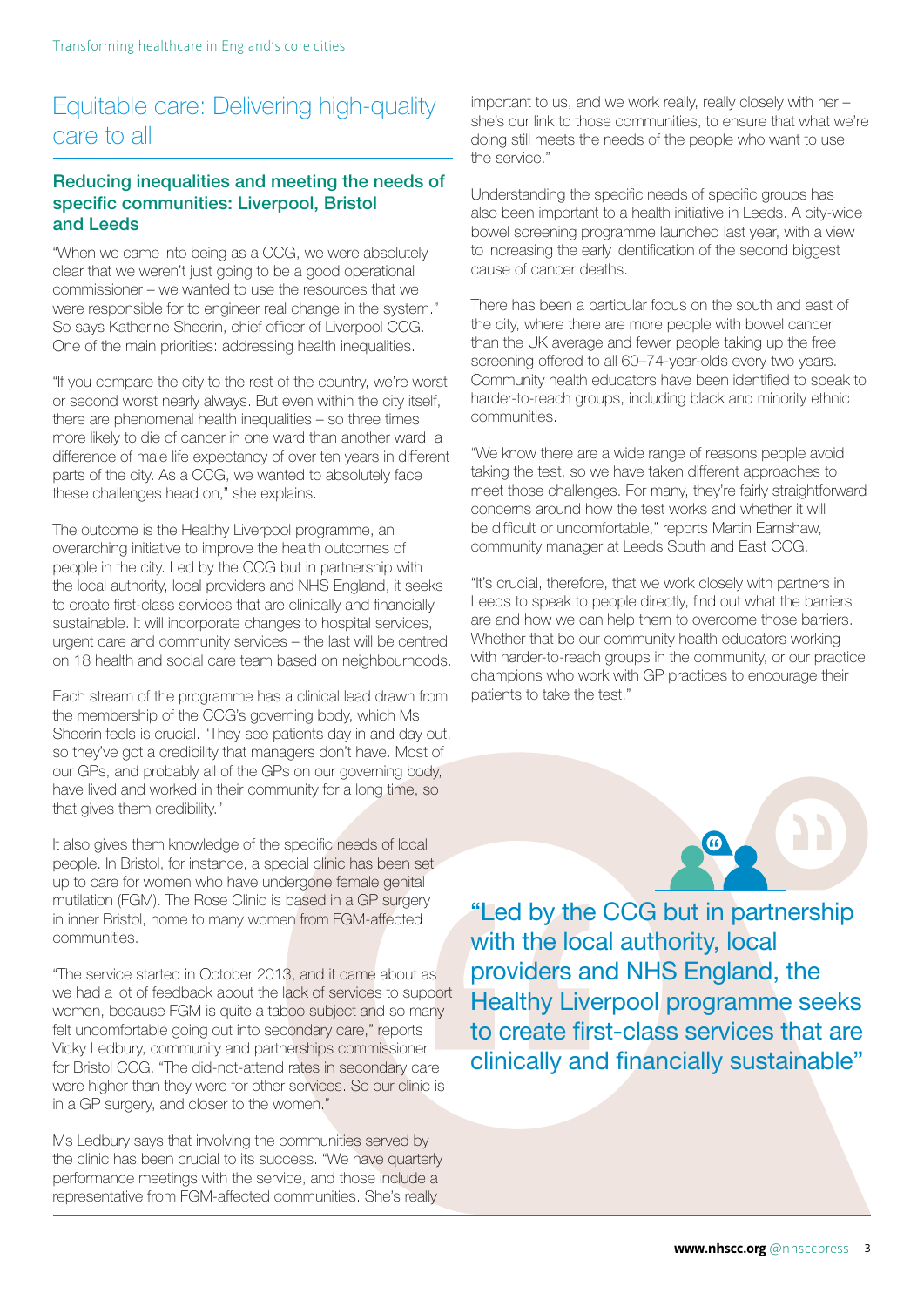## Partnership working: Joining with councils and the voluntary sector to provide better, more seamless care

#### Leading the way: Manchester

Leaders at the three CCGs that cover the city of Manchester have become used to being asked about devolution. In February 2015, plans were announced to give Greater Manchester full control of its health and social care spending. The questions about what that means for local CCGs haven't stopped since but, as Nick Gomm explains, the answers are still developing.

"Devolution is great, but it's very early days," emphasises Mr Gomm, head of corporate services for the three city CCGs: North, Central and South Manchester. "People assume it's doing all kinds of things already, but really we're still working out exactly how it links to the local area, because we're only one of ten localities in Greater Manchester (GM) that are part of the devolution deal."

What is clear, however, is the extent to which organisations in the area have already constructed a local care economy: one which is breaking down traditional boundaries between health and social care, and between different parts of each system.

"Certainly the culture of our CCG is partnership working," reports Dr Mike Eeckalaers, chair of Central Manchester CCG. "Developing relationships and then, through that, looking to tackle some of the longstanding problems that our population faces.

"One of my key roles is to maintain relationships. It's more complicated than ever now, because we have the CCG – our relationships with our practices and the hospital – but we also have our city-wide relationships, and now of course we've got the Greater Manchester relationships which have become more important."

It is the strength of existing relationships that is giving confidence that devolution can and will work. Indeed, there have already been successes at the GM level: Healthier Together, for instance, through which plans to reconfigure local hospitals have been agreed. In addition, an agreement on access standards means seven-day primary care services will be in place across the area by the end of 2015.

In the city itself, meanwhile, the Living Longer, Living Better initiative will improve the integration of community-based care. Soon each of the 12 main areas in Manchester will have a care team made up of an array of health and social care professionals. They will be based around existing GP practices, and the aim is to move the focus from organisations to places and to people rather than diseases.

"The idea is that the teams will really have an understanding of their local communities," says Mr Gomm. "So while they'll be working to a standard specification, they'll be able to vary their services according to local needs."

The first such services will be in place by April 2016, and there is a sense that devolution is making speedy change possible. "Devolution has created this pace of change," suggests Dr Eeckalaers. "The landscape's changing, but if you build on the partnerships that are there already, [then you] see this as something that galvanises all of that and just gets us there quicker; gives us the pace that we need to go at if we're going to transform the system."

#### What would help:

#### Allow genuine independence

Ed Dyson, chief officer at Manchester Central CCG, describes himself as a "devo-optimist". But he expresses concern about whether the area will be given sufficient freedom to simply get on and make changes.

"To an extent it's about how much central government and NHS England are willing to be hands off. You hear a million times about liberating the NHS, Jeremy Hunt talking about not letting out his inner Stalin and so on. But it depends what happens in practice."

 $\epsilon$ 

"Soon each of Manchester's 12 main areas will have a care team made up of an array of health and social care professionals. They will be based around existing GP practices, and the aim is to move the focus from organisations to places and to people rather than diseases"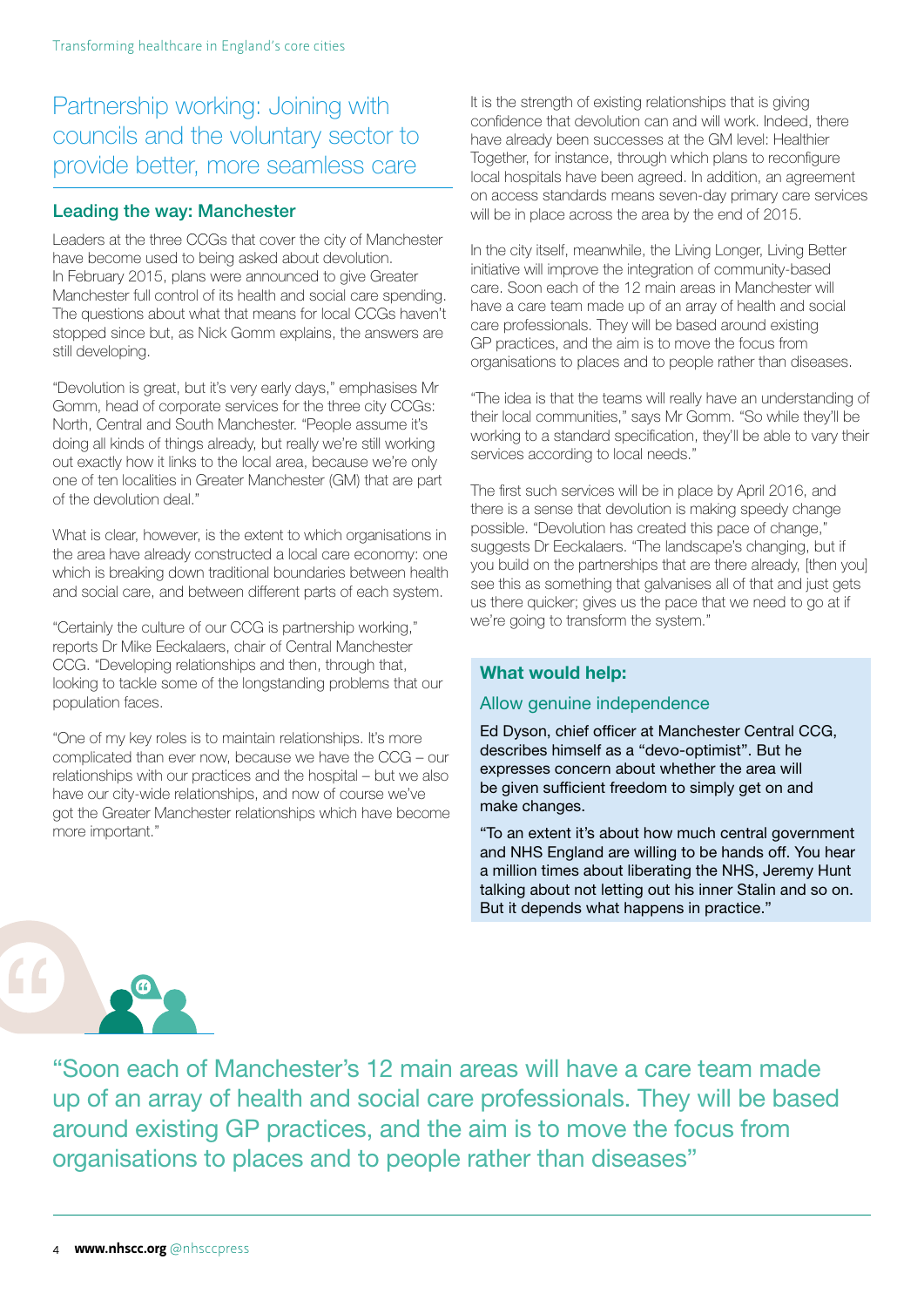#### Creating coordinated services: Nottingham

Jo Williams says there has long been a focus on delivering care in Nottingham's community rather than in its hospitals. That has meant a range of services, but not always a joinedup approach.

"We started to recognise that we were commissioning a lot of different interventions, but that they weren't very coordinated," explains Ms Williams, assistant director of health and social care integration at Nottingham City CCG.

"We tended to commission wherever we identified a gap but what we didn't do was necessarily join it up as a coordinated approach – it was just a lot of different interventions. We started to sense that, for the people receiving the services, there was a lot of duplication and not only that but a lot of confusion around how to access the right kind of support."

The Connecting Care programme was created to redress that. It launched three years ago, with the aim of integrating adult health and social care services. That includes intermediate care – the support for those who no longer need to be in hospital, but who need additional care to be at home. Traditionally, both social services and healthcare services were providing this service.

"Each had a slightly different emphasis, but were essentially offering the same things," says Ms Williams. "So we're in the process of integrating those two services, so that we have one service offer. We found that when we had the two services, the offer to individuals was very much based on where the capacity was as opposed to what the level of need was.

"We had a gold standard service, which was the health intermediate care service, then a bronze standard service which was the local authority with care workers, and what we really needed was something in between – something that offered the right level of support at the right time. And so to integrate those two services and just have one service offer with one route in would almost guarantee us an equity across the population, which we were really struggling with."

The integration has been easier said than done. "It sounds very straightforward to integrate two services, but it's been an incredibly complex piece of work. Because one of them is a local authority in-house provider service, we hit all those blocks around procurement rules – we can't procure an inhouse local authority service. All of these things have been really complex to manage."

As a result, the CCG and local authority have decided to collaborate on a model which offers one service while maintaining two separate providers. "In terms of delivery on the ground, it will be one service offer but offered by two organisations. We're working up the operating model of what that means, but obviously the aim is that we will able to deliver efficiencies because we'll have joint management services, and so limit duplication."

It is a success which Ms Williams attributes in large part to a strong partnership between the CCG and council. "Our relationship with the local authority has always been really positive – we work very collaboratively in a lot of areas, and I think without question that's been a really strong driver for the success of this work."

Work which has seen Nottingham City named a national integrated care pioneer by NHS England. Recently the CCG also became one of the Five Year Forward View vanguard sites, chosen to fast track the development of a new care model for residential homes. Both place the area at the forefront of transformational care and, says Ms Williams, facing the obstacles that can be associated with that.

#### What would help:

#### Give us flexibility to deliver transformation

"There's a real challenge that I don't think NHS England are addressing well, and that is that if you're trying to do something transformational, business as usual maybe can't continue in the same way – you have to be flexible," suggests Ms Williams.



"There has long been a focus on delivering care in Nottingham's community rather than in its hospitals. That has meant a range of services, but not always a joined-up approach"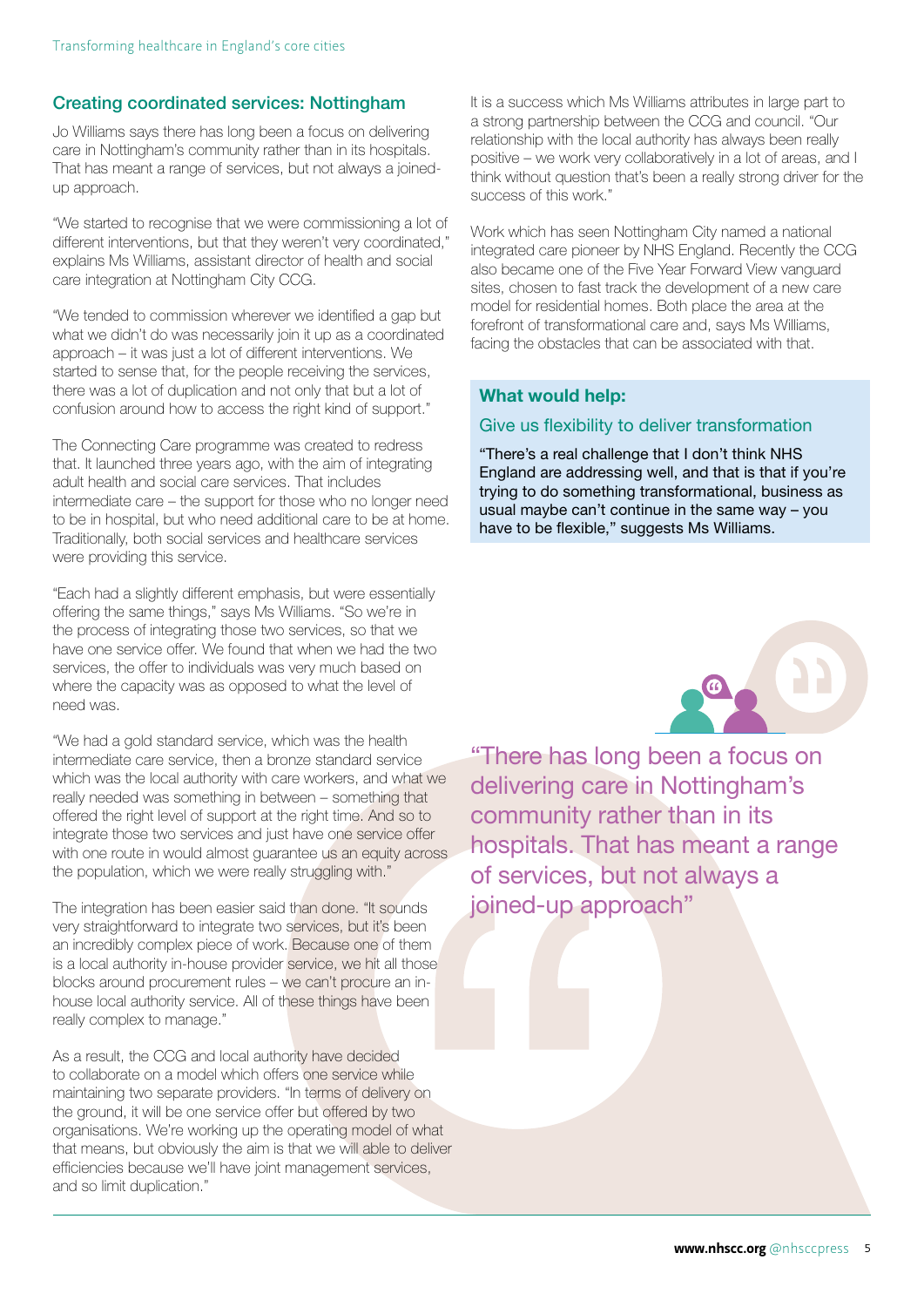#### Pooling budgets: Sheffield

In Sheffield, the local council and CCG have pooled £270 million in their Better Care Fund. That's more than the £200 million required by national rules, and represents what Tim Furness says is a shared vision of the future.

"We started from a place of saying wouldn't it be better if we had a single budget for health and social care in Sheffield, and that pre-dated the Better Care Fund by a year possibly," explains Mr Furness, director of business planning and partnerships at Sheffield CCG.

"It was an agreement between the governing body and the council cabinet that that's what we ought to be moving towards, so we can integrate services and make better use of the Sheffield pound. And that's really why we ended up with a Better Care Fund that's £270 million."

He says the roots of those shared understandings lie in meetings of the local health and wellbeing board, created at the same time as CCGs. "When we started meeting, there was a real meeting of minds; a real connection between the GPs on the CCG governing body and the cabinet members in terms of what mattered to them – so health inequalities, and keeping people well and so on."

The Fund incorporates a seventh of the CCG's budget, and most of the local authority's social care spend with the exception of social workers themselves. The challenge now: how to progress that work. Mr Furness suspects support may be needed.

"We got to a point about six or seven months ago when we thought we're really clear about where we're trying to get to, but we're not quite so clear about how we're going to get there," he reports. "We commissioned some external support to help us with that, to review what we were doing and how we were working and to help us draw up the medium- to long-term financial plan, and I think that really helped us.

"But I don't think itself it's got us to where we want to be yet. It seems to me that there's a lot of organisational development work that we need to do to really make this a joined-up approach to the problems that people are trying to address through the BCF."



 $\epsilon$ 

"The roots of those shared understandings lie in meetings of the local health and wellbeing board, created at the same time as CCGs"

#### Increasing physical activity: Liverpool

In the north west, similarly strong local partnerships have made for good progress with the Better Care Fund. "Getting it arranged really wasn't hard for us," says Katherine Sheerin, chief officer of Liverpool CCG. "We recognised that the local authority has real problems because of its social care cuts, and we needed to work with them on that. Having that strength of relationship meant we could work things out together."

Indeed, the relationship is so strong that the local authority is heading the implementation of a central stream in the CCGled Healthy Liverpool programme.

"One of our key goals is to become the most physically active core city," explains Ms Sheerin. "Our partnership with the local authority is absolutely critical in this – it's how do we get the people of Liverpool to be more physically active. And it's not just about getting them to go to gyms, it's about how do we make walking the easier thing to do rather than getting in the car or on the bus; how do we get people to build this type of activity into their everyday lives.

"So we've got a joint physical activity programme set up with the council, to which the CCG has just committed over £2 million of investment."

#### Working with the voluntary sector to reduce social isolation: Manchester

In Manchester, an innovative funding arrangement is helping increase wellbeing. A year and a half ago, the city's three CCGs allocated £600,000 to a grant fund for projects designed to reduce social isolation among older people. The fund is managed by Macc, the local voluntary and community sector support organisation, on behalf of the CCG.

"We said: here's the money, we'll say what we want to commission, and then Macc would bring in the potential voluntary sector providers and decide which of those would provide services," explains Dr Mike Eeckelaers, chair of Central Manchester CCG. "It just became a much simpler way of providing this commissioned service rather than having to write and monitor 30 different contracts."

Diverse projects have now been set up across the city, including singing groups, cookery classes, and lessons on how to use an iPad. According to Mike Wild, chief executive of Macc, it has been a case of capitalising on the expertise that is already around – expertise which he suggests the health service isn't always best placed to reach.

"The key message out of all of this is that the organisations that are generally best able to reach the people you want to get at are probably going to be very, very small, very informal, and never in a million years be interested in filling out an NHS tender," he suggests.

The scheme has now been extended for a further year.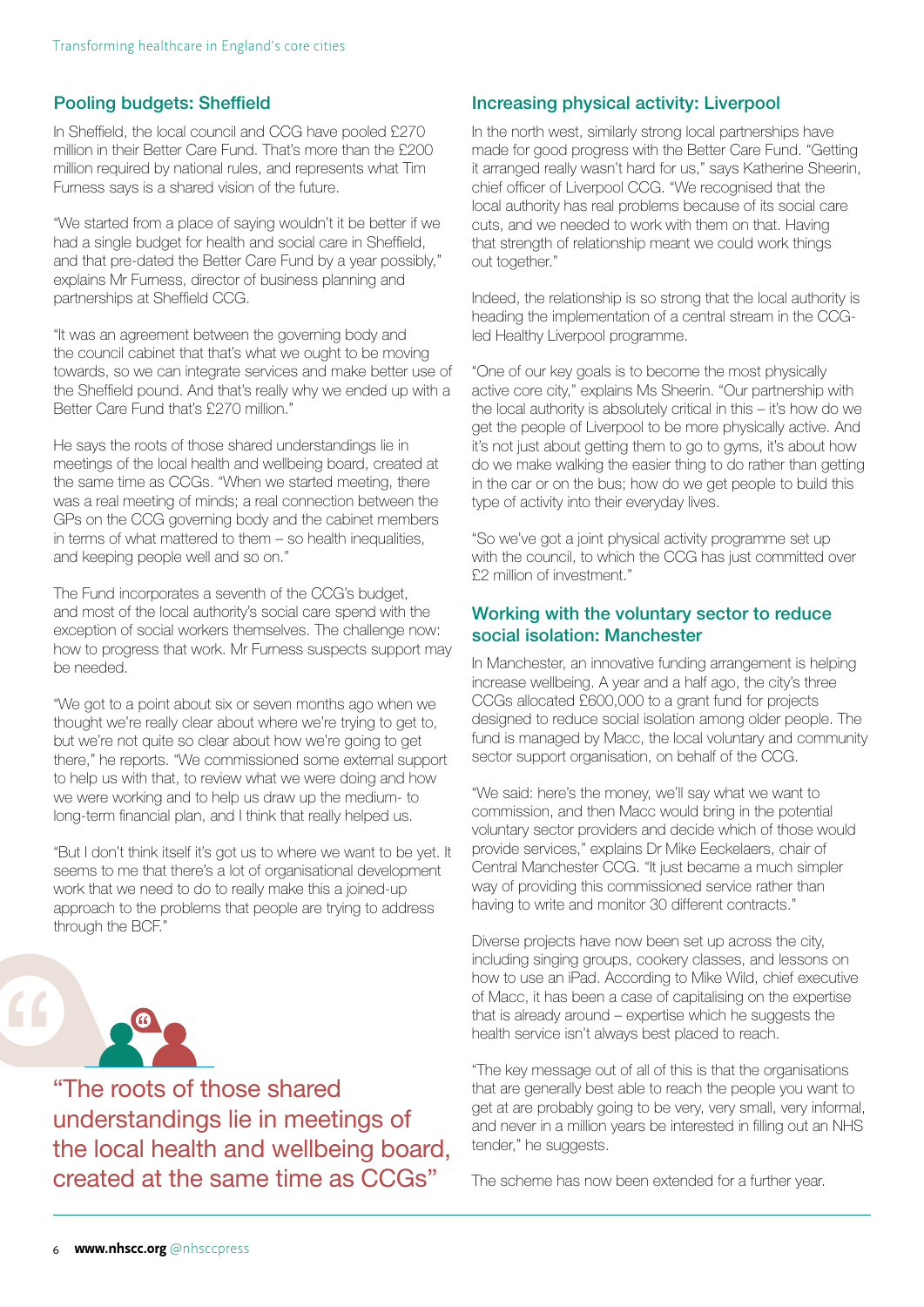## Improving wellbeing: Reducing the impact of long-term conditions and helping people live better for longer

#### Improving emotional wellbeing in schools: Leeds

Half of all mental illnesses begin by the age of 14. Untreated, they can lead to reduced educational attainment and employment, as well as greater use of unplanned health services.

In Leeds, there is a determination to intervene early by supporting the emotional and mental wellbeing of schoolchildren. Local schools have come together in 25 'clusters', pooling resources to help buy additional services for their pupils. That includes a service to identify and care for young people who are struggling with emotional or mental health problems. Funding comes from the CCGs, the council, and the schools themselves. But, importantly, while the CCGs provide support to ensure a quality service, they leave it to local clusters to decide exactly which service to provide.

"One of the strengths we have is that it's a procurement model," explains Jane Mischenko, who is lead commissioner for children and maternity services at the three Leeds CCGs. "So the funding is there, and there is guidance for the clusters on what standard to be looking for when they procure, but it is based on local needs. We've found that maybe 30 per cent have gone to the NHS child and adolescent mental health service (CAMHS) and have done a kind of CAMHS in school model. But the vast majority have gone to the third sector."

Evaluations of the project show measurable improvements in mental health; very good feedback from young people, their parents, and their teachers; and improvements in school attendance. The CCG has now made a further investment of £1.5 million in the scheme. "We're testing how adding additional investment at the front end of the pathway impacts on demands at the specialist end," explains Ms Mischenko.



"Funding comes from the CCGs, the council, and the schools themselves. But, importantly, while the CCGs provide support to ensure a quality service, they leave it to local clusters to decide exactly which service to provide"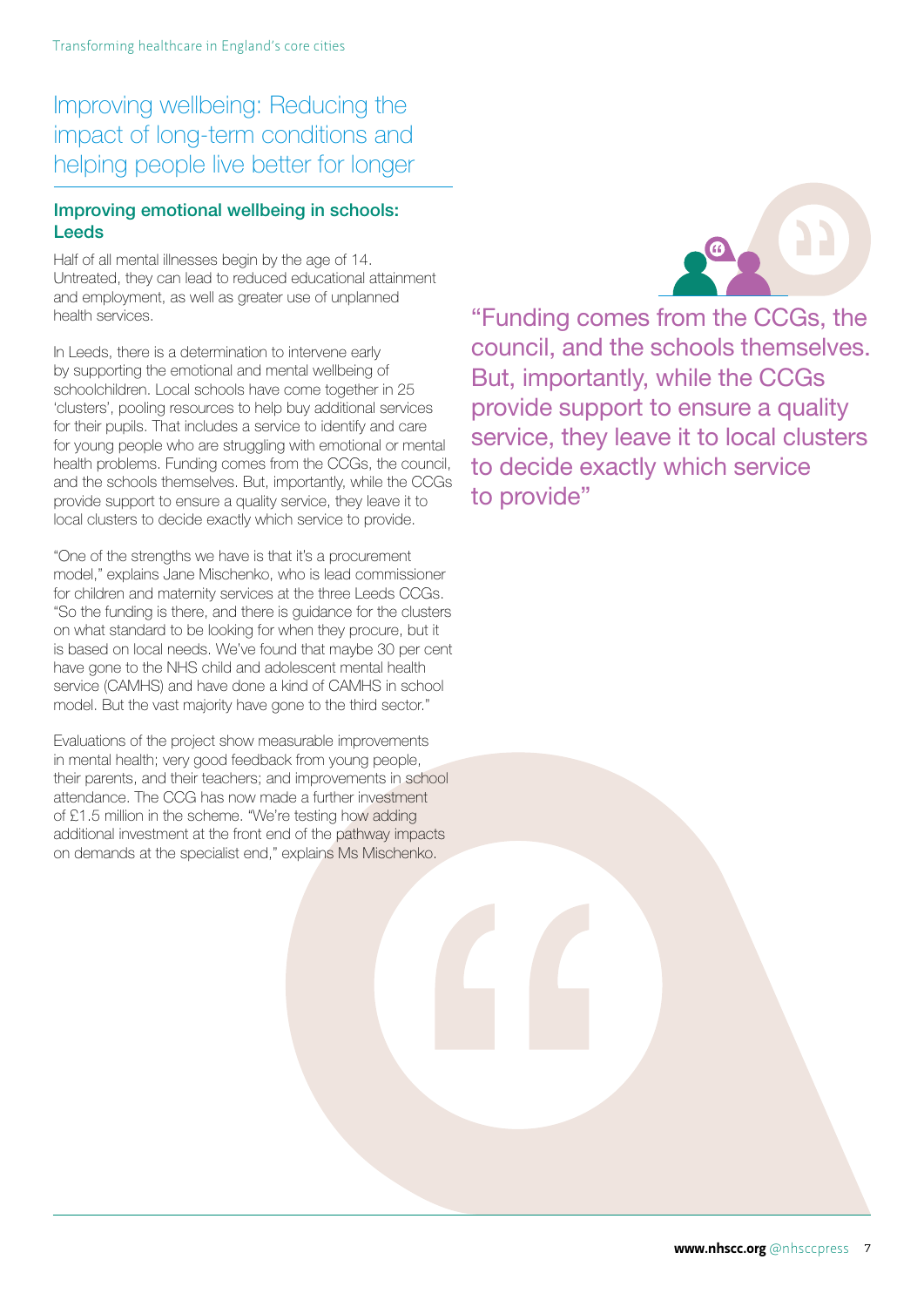#### Social prescribing at scale: Ways to Wellness, **Newcastle**

Dr Guy Pilkington, chair of Newcastle Gateshead CCG, admits that in some ways the city's social prescribing programme is far from revolutionary. Through the Ways to Wellness service, GPs can refer patients with a long-term condition to a practice-based link worker. That individual can in turn refer the patient to community-based activities that might improve wellbeing in the broadest sense – anything from a local gardening club to smoking cessation services. "Lots and lots of people all over the country are interested in these ideas and these models," reports Dr Pilkington.

What is unique, he suggests, is the programme's scale. "We are putting in significant investment: it's £4.65 million over the life of the project. Fundamentally, that's quite radical. And it's more radical when you think about the way in which it's been set up; the way in which those funding streams are being provided. Initially, we're putting other people's money behind this with the intention of demonstrating that this is a really sustainable and sensible way for a health commissioner to think and invest."

That money is coming from the Big Lottery Fund, the Cabinet Office and Bridges Ventures. More notable still is that the set up of the contract is results based. The CCG will make payments to the organisation managing the service – a standalone body, also called Ways to Wellness – based on outcomes. The team believes the work is the first example of a social impact bond in healthcare: using money from social investors to fund a service, and then using an outcomesbased model to in effect pay them back.

Two key measures are being focused on in Newcastle. The first: the extent to which users of the programme report improved wellbeing. "Every patient who enters the Ways to Wellness scheme carries out a wellbeing star with their link worker," explains Philippa Dodds, delivery project lead for Newcastle Gateshead CCG.

"The star has got eight arms, and it's all about how the individual feels: what impact is housing, finance and so on having. And the patient basically says: 'I think I'm a three on that, a four on that one' and that gives you an overall score.

"So the patient will do the wellbeing star at the first appointment, and then they will do it again every six months. And one of the outcomes we're measuring is what we hope will be an improvement in the wellbeing star scores between the initial appointment and six months down the line."

The second key outcome is hospital usage. "Essentially what we're hoping is that patients going through the Ways to Wellness service will feel better in their holistic being, which means they hopefully won't be using hospital-based services as much compared to a matched cohort who aren't using the Ways to Wellness service," explains Ms Dodds.

Ways to Wellness formally launched in July, and the intention is that it will care for between 4,500 and 5,500 patients at its peak. Each will be supported by a link worker for 18 to 21 months. There is little doubt about the scale of the need and the potential benefits of the programme: about 15 million people in England have a long-term condition, accounting for 70 per cent of the annual expenditure of the health service.

It is a need which GPs fundamentally understand, suggests Dr Pilkington. "Every day they see their patients living with long-term conditions having things done unto them, and they know that the solution isn't another tablet – it's something else, it's something about their lives."

It is therefore perhaps unsurprising that he feels the introduction of clinical commissioning has "absolutely" made a difference to services. "We started this work while we were still practice-based commissioning groups, but the traction gained by the creation of the CCGs is a quantum leap." Which is not to say there have not been any challenges. For one, the difficulties of using standard contracts not set up for this sort of transformation.

"I know there are moves in upper echelons to work on a contract you could have with voluntary sector organisations that isn't as clunky as the NHS standard contract. That is something I wish we'd had, because the standard contract probably added a good six to nine months on in terms of negotiations that I'm sure we could have got past if we hadn't had to use that mechanism.

"The way the voluntary sector moves has been a bit of an eye opener to me, because they don't have the lumbering NHS side of things to carry with them," she adds. "If they want something done, they'll just go out and get it done. Ways to Wellness did a procurement for the sub-contractors in about six weeks – I did one for a pulmonary rehabilitation service that took about a year from idea to procured service. They can move a lot faster than we can, and I just don't think we are currently using them to the best of their abilities."

In Newcastle, the hope is that the Ways to Wellness scheme will change that.

#### What would help:

#### Allow us to use simpler procedures to get new projects in place

"We've been obliged to put an NHS standard contract in, because the Big Lottery money flows through the CCG through to Ways to Wellness," explains Ms Dodds. "And it's just not flexible enough to deal with what we're trying to achieve here."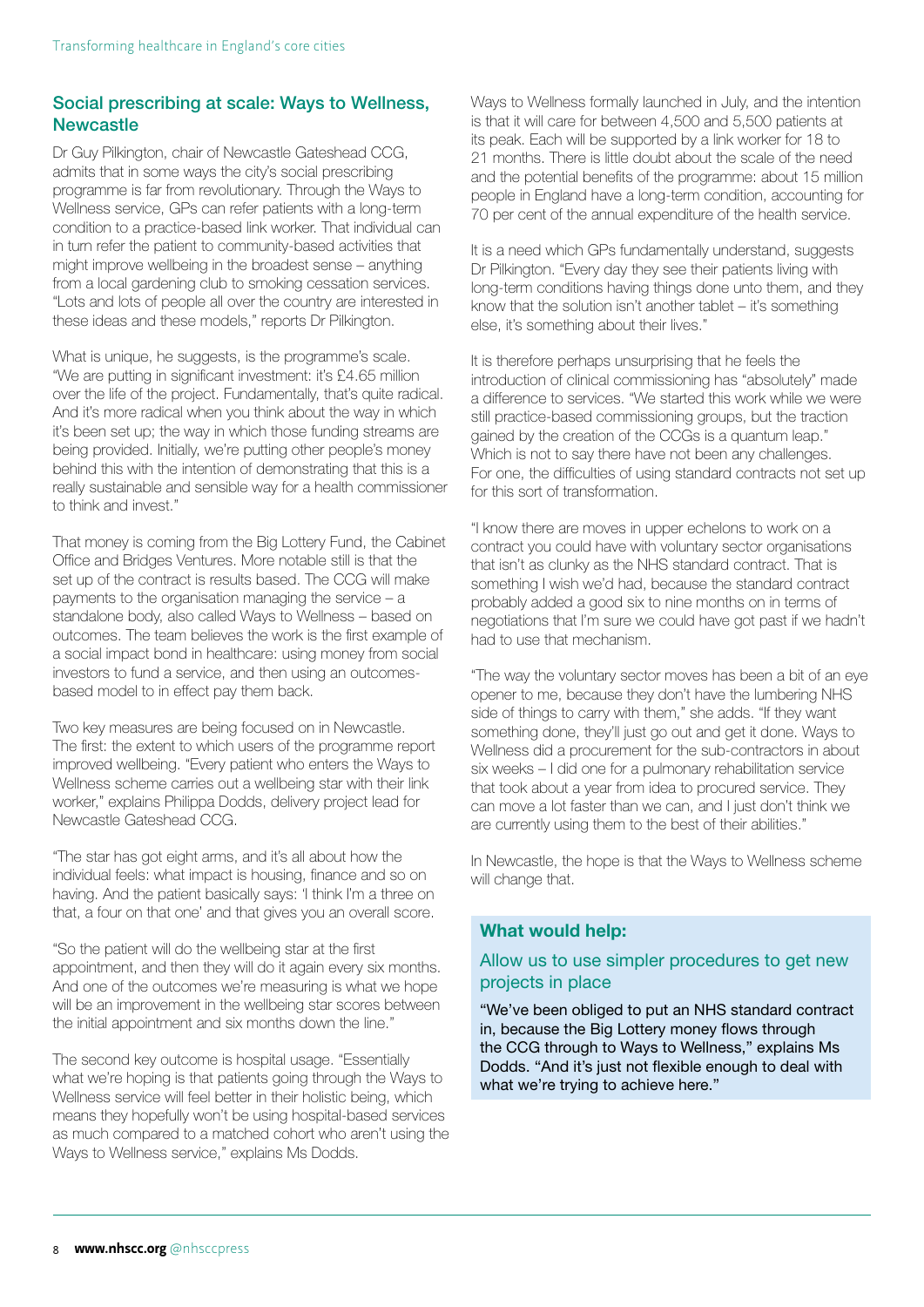## Changing healthcare: Finding new and better ways to provide healthcare services

#### Reshaping mental health services: Bristol

In October 2014, a completely redesigned suite of mental health services launched in Bristol. The change was the result of a dramatic choice by Bristol CCG: to put all non-inpatient mental health services out to tender.

It was not a decision taken lightly, but one that was grounded by staff's understanding of the specific needs of the city's population. Richard Lyle, programme director for community, partnerships and patient and public involvement, explains: "Bristol is served by a large mental health trust: Avon and Wiltshire Mental Health Partnership NHS Trust.

"As the name suggests, they cover a broad area in the west country, and we're the urban centre. I think it's fair to say that demographics, culture, prevalence of mental ill health are quite different than in, say, the more rural area," he says.

"There is always a tension, understandably, between the trust trying to run models of care across the whole organisation and keeping five or six CCGs – and previously primary care trusts – happy, and then trying to be bespoke and focused on the needs of individual communities. And the feedback from GPs and users and carers in Bristol was that the current model wasn't working."

According to NHS England, more than a third of GP consultations are now linked to mental health issues. Yet it has long been acknowledged that the NHS has failed to give mental wellbeing equal priority to physical wellbeing. In Bristol, concerns included the ability for GPs to receive speedy clinical advice and liaison from specialist mental health services.

"That was something [the GPs] felt they really wanted to develop and improve. There was a lot around making sure that people who had a mental illness, and who were essentially at the limits of a GP's knowledge and competence, were able to access an alternative service in a timely manner. These are inner city GPs with different demographics [from other geographic areas], very focused on meeting the needs of their populations, and they were feeling that maybe services hadn't quite kept up in those terms."

The new model is focused on moving services closer to primary care. For instance, the city now has two crisis houses, which offer an alternative to inpatient admission. There is also a day crisis house, Bristol Sanctuary, which opened in April 2015. "It's not residential, but it's somewhere people can go to get support rather than ending up in the emergency department or suffering in silence," explains Mr Lyle. "It gives the ability to get some trained and

appropriate support, and if staff feel the risk is high or the person needs other input, they can obviously make further onward referrals."

Many services are still provided by Avon and Wiltshire Mental Health Partnership NHS Trust. But there are partnerships with voluntary sector organisations as well, and a new-to-the-area provider trust is responsible for dementia wellbeing services – working with the Alzheimer's Society.

It is a scale of change which Mr Lyle feels was greatly aided by the advent of clinical commissioning. "The GPs on the governing body were obviously getting direct feedback from their peers, and were seeing some of the positives and negatives of mental health services in their daily practice. I think from a managerial perspective, you might have looked at all this extended effort and the time it would take and thought, yes, we could do this but it takes will. And I think what the GPs brought was will to achieve it.

"I think if you've got the will, it will happen," he continues. "What is more complex is making sure that you are able to deliver against that, and I think that's where a manager might say: there's risk. It's the credibility as a clinician to say: actually, I hear what you're saying, but I still think the clinical benefits to my patients outweigh those risks."

#### Breaking down boundaries in primary care: Birmingham

There are over 100 separate GP practices in the city of Birmingham. But whichever practice local residents visit, they can expect the same standards and services. That's because each and every practice in the area has signed up to Birmingham CrossCity CCG's ACE (Aspiring to Clinical Excellence) Foundation framework.

Through the scheme – running since 2013 – practices are financially incentivised to meet a set of minimum standards established by the CCG. "ACE Foundation was really about how we improve the core quality of primary care," explains Dr Barbara King, the CCG's chief accountable officer. "It was setting standards of care that really everybody should be able to attain as an individual practice."

It was also about creating a more 'grown up' relationship with general practice, encouraging GPs to be less concerned about tickboxes and more concerned about demonstrating true engagement in improving services. "We've moved to a high trust, low bureaucracy situation," reports Dr King.

"It's not just about hitting targets. And that was quite anxiety inducing for GPs in the first instance, because people weren't given those absolute targets, but it was more about proving you've engaged, you've developed this, you've done that, you've focused on this. There was something about getting away from the concept of paying people to come to meetings – attending meetings doesn't equal engagement."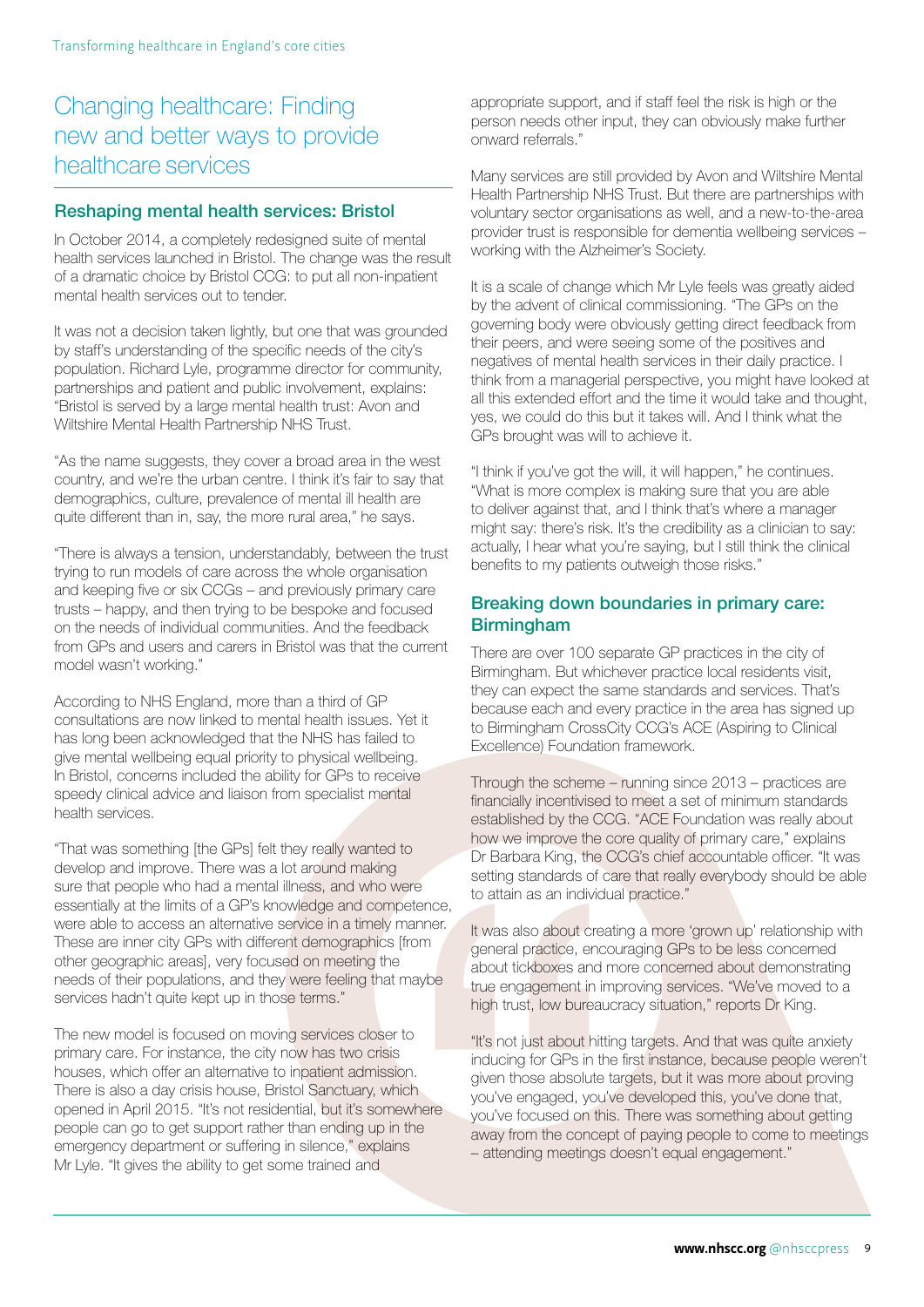There have been multiple improvements as a result. For instance, the number of patients vaccinated against flu has increased. So too have the number of people identified as carers – now 3,000 names are on a formal register, making it easier to identify those who may have extra needs by virtue of caring for someone else.

"With immunisation, we actually asked practices to set their own targets in terms of where they thought they could improve, and set a plan around how they would achieve those targets," explains Dr King.

"So rather than the CCG saying this is a blanket target, again going back to that more adult relationship and saying: this is where you are benchmarked, what do you think is a realistic target that you could get to? And again in terms of carers, we didn't set an absolute target, but we did quite a lot of work around saying why it was important to identify carers, so that people aren't just viewing it as a target in isolation but more of a whole package around improving the quality of care."

Following the success of ACE Foundation, the CCG has introduced ACE Excellence: a set of enhanced general practice services which, again, practices are financially incentivised to offer. The idea is to increase the number of patients who can be cared for out of hospital.

"We recognised that if you can't go to secondary care and say that, universally across this area, all GPs will operate to this level of care, then you can't expect secondary care to discharge patients into the service," explains Dr King. "So ACE Excellence came out so that we had a universal offer that we can go to secondary care with, and say this is a step up in the level of provision across general practice."

She continues: "We now have a leaflet we're distributing to patients to say: this is what you should expect as a patient in Birmingham CrossCity. This is the level of care you should expect. And I think that's really important – this is about saying to our patients that, wherever you live in the city, this is the level of service you should expect from your general practice."

ACE Excellence, to which all but four practices in the city have signed up, has served to break down the gaps between practices in another way. To deliver the level of care it requires, it has been necessary for surgeries to work together in groups or federations.

"So it's really provided a springboard to launch us into further development along the new models of care described in the Five Year Forward View," says Dr King. "We've got 17 ACE provider groups now across the city: so from 117 practices to 17 provider groups."

#### What would help:

#### Better information sharing

"Sharing patient information across practices is something that needs some national focus and resolution," suggests Dr King.

#### Responding to patient engagement: Sheffield

Musculoskeletal disorders are the most common cause of disability in the UK, and each year 15 per cent of a GP's patients will visit with a problem affecting their joints, tendons or muscles. When Sheffield CCG created a new contract for non-emergency musculoskeletal (MSK) services, staff wanted to make sure the wishes of their many users were right at the very centre.

"The new approach to contracting that we have taken for musculoskeletal services – a payment for outcomes based approach – has presented us with a fantastic opportunity to co-produce desired service outcomes with patients, carers and providers," reports Alastair Mews, head of commissioning for the CCG.

A range of key themes emerged during conversations with service users – the need for good quality information, for instance, and for care that recognises the diversity of patients. "We have taken those key themes and built them into the documentation for each service element that sits under the overall MSK contract," explains Mr Mews.

"This means that every project and service under the MSK contract has to demonstrate how they have addressed the key considerations of patients and the public."



"There have been multiple improvements as a result. The number of patients vaccinated against flu has increased. So too have the number of people identified as carers – now 3,000 names are on a formal register"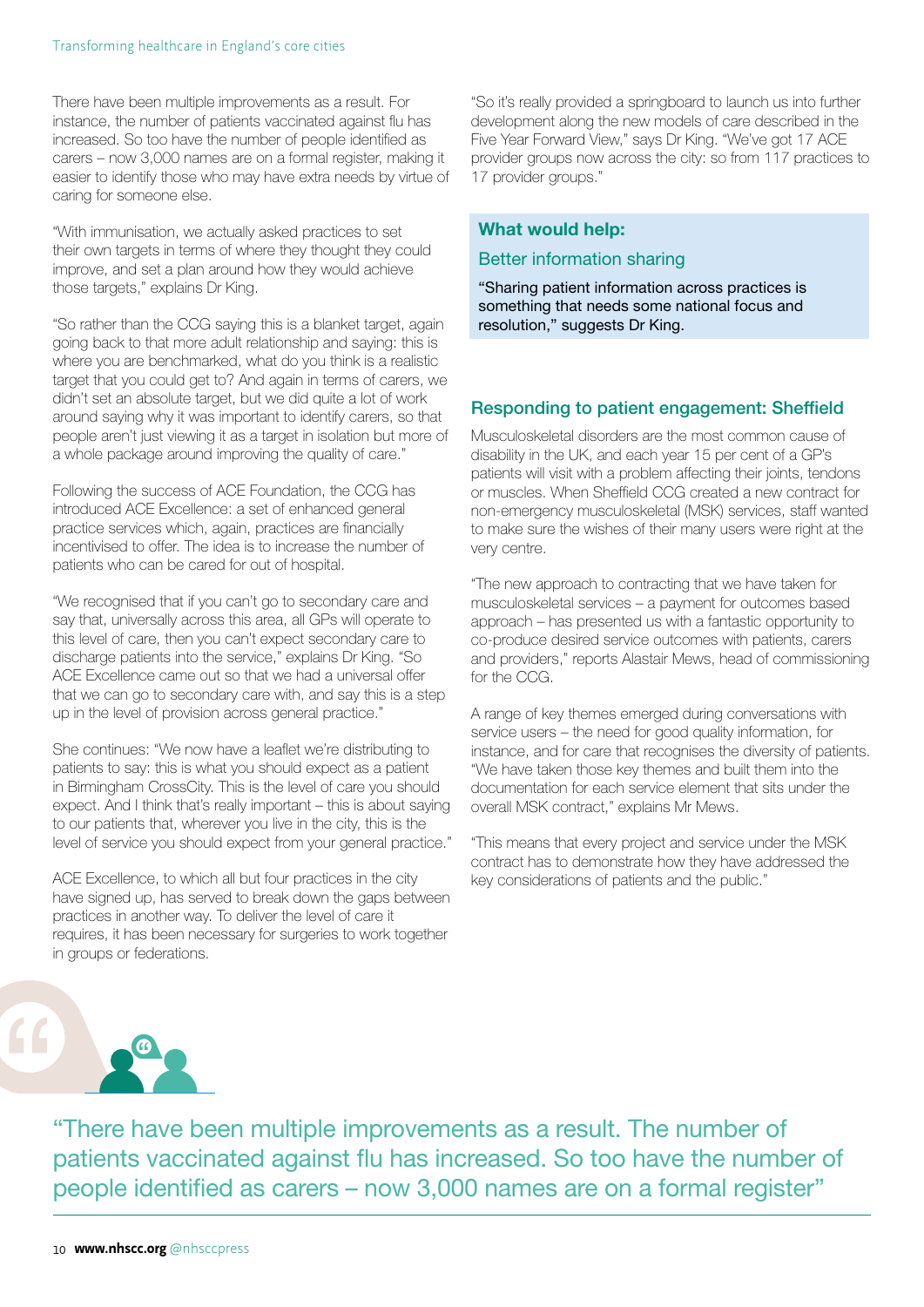## About the Core Cities Network

The Core Cities Network is a peer-led network representing clinical commissioning groups (CCG) from the eight core cities in England outside London. It is hosted by NHS Clinical Commissioners, the independent collective voice of CCGs.

The Network's reach stretches across Nottingham, Leeds, Sheffield, Bristol, Newcastle, Birmingham, Liverpool and Manchester. We meet with one purpose: to improve the health outcomes of populations that live in complex city environments.

Our members are keen to be involved, influence and innovate. We aim to:

- raise awareness of the distinct needs of commissioners in the core cities, and the common issues we face
- influence national policy, ensuring it takes into account the distinct needs and common issues of commissioners in the core cities
- bring together commissioners in the core cities, and allow them to share information and learn together.

If you would like any further information or to get in contact with the Core Cities Network, please e-mail [office@nhscc.org](mailto:office@nhscc.org)

## About NHS Clinical Commissioners

NHS Clinical Commissioners is the only independent membership organisation exclusively of clinical commissioning groups.

Our job is to help CCGs get the best healthcare and health outcomes for their communities and patients. We're giving them a strong influencing voice to the wider NHS, national bodies, government, parliament and the media.

We're building new networks where they can share experience and expertise; and providing information, support, tools and resources to help CCGs do their job better.

For more information, visit [www.nhscc.org](http://www.nhscc.org)

## Further information and acknowledgements

If you would to speak to NHS Clinical Commissioners about this report, or any of the case studies within it, please e-mail [office@nhscc.org](mailto:office@nhscc.org)

NHS Clinical Commissioners would like to thank:

- All the members of the NHSCC Core Cities Network
- NHS Birmingham CrossCity CCG
- NHS Bristol CCG
- NHS Central Manchester CCG
- NHS Leeds North CCG
- NHS Leeds South and East CCG
- • NHS Leeds West CCG
- NHS Liverpool CCG
- NHS Newcastle Gateshead CCG
- NHS Nottingham CCG
- NHS Sheffield CCG
- Claire Read, the commissioned author

Additional thanks to:

• Zoe Ward, NHS Leeds South and East CCG